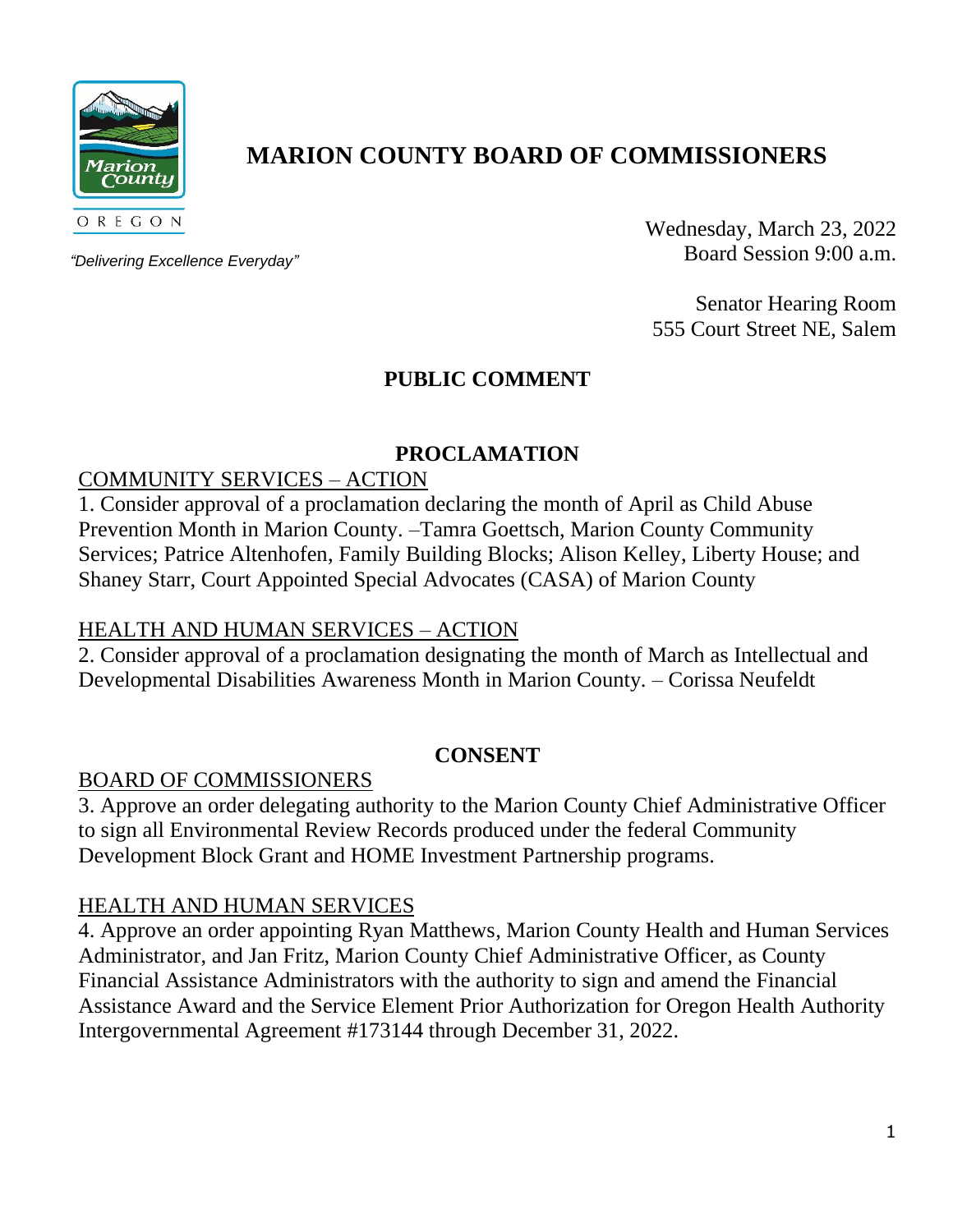## PUBLIC WORKS

5. Schedule final consideration to adopt an administrative ordinance for March 30, 2022, granting Comprehensive Plan/Zone Change (CP/ZC) Case #21-004/Anthony Arnautov.

6. Schedule final consideration to adopt an administrative ordinance for March 30, 2022, granting Comprehensive Plan/Zone Change (CP/ZC) Case #21-008/Snow and Kerley Properties, LLC.

## TAX OFFICE

7. Approve an order designating the Woodburn Independent as the newspaper for publication of the 2022 tax foreclosure list.

## **ACTION**

#### BOARD OF COMMISSIONERS

8. Consider a resolution approving Substantial Amendment #1 to the Fiscal Year 2021-2022 Annual Action Plan that realigns Community Development Block Grant (CDBG) and HOME funds into appropriate programs identified by the Marion County Board of Commissioners. –Chris Eppley and Tim Glisson

#### FINANCE

9. Consider approval of a resolution to adopt the Fiscal Year 2021-22 Second Supplemental Budget. **(TO BE ACTED ON FOLLOWING THE PUBLIC HEARING)** –Jeff White, Daniel Adatto, and Ariel Hammerquist

## HEALTH AND HUMAN SERVICES

10. Consider approval of Amendment #4 to the incoming funds Intergovernmental Agreement with the Oregon Health Authority to add \$66,658.91 for a new contract total of \$14,091,638.41 which increases funds for Women, Infants, and Children (WIC) National Services Administration (NSA), PE40-02 and decreases funds for Home Visiting, PE42-14 through June 30, 2023. –Katrina Rothenberger

11. Consider approval of Amendment #5 to the incoming funds Intergovernmental Agreement with the Oregon Health Authority to provide additional funding for Regional Partnership Implementation, PE51-02, in the amount of \$198,396 for a new contract total of \$14,290,034.41 through June 30, 2023. –Katrina Rothenberger

## PUBLIC WORKS

12. Consider adopting an administrative ordinance granting Comprehensive Plan/Zone Change (CP/ZC) Case #21-007/Deep Lake Investments, LLC. –Lindsey King